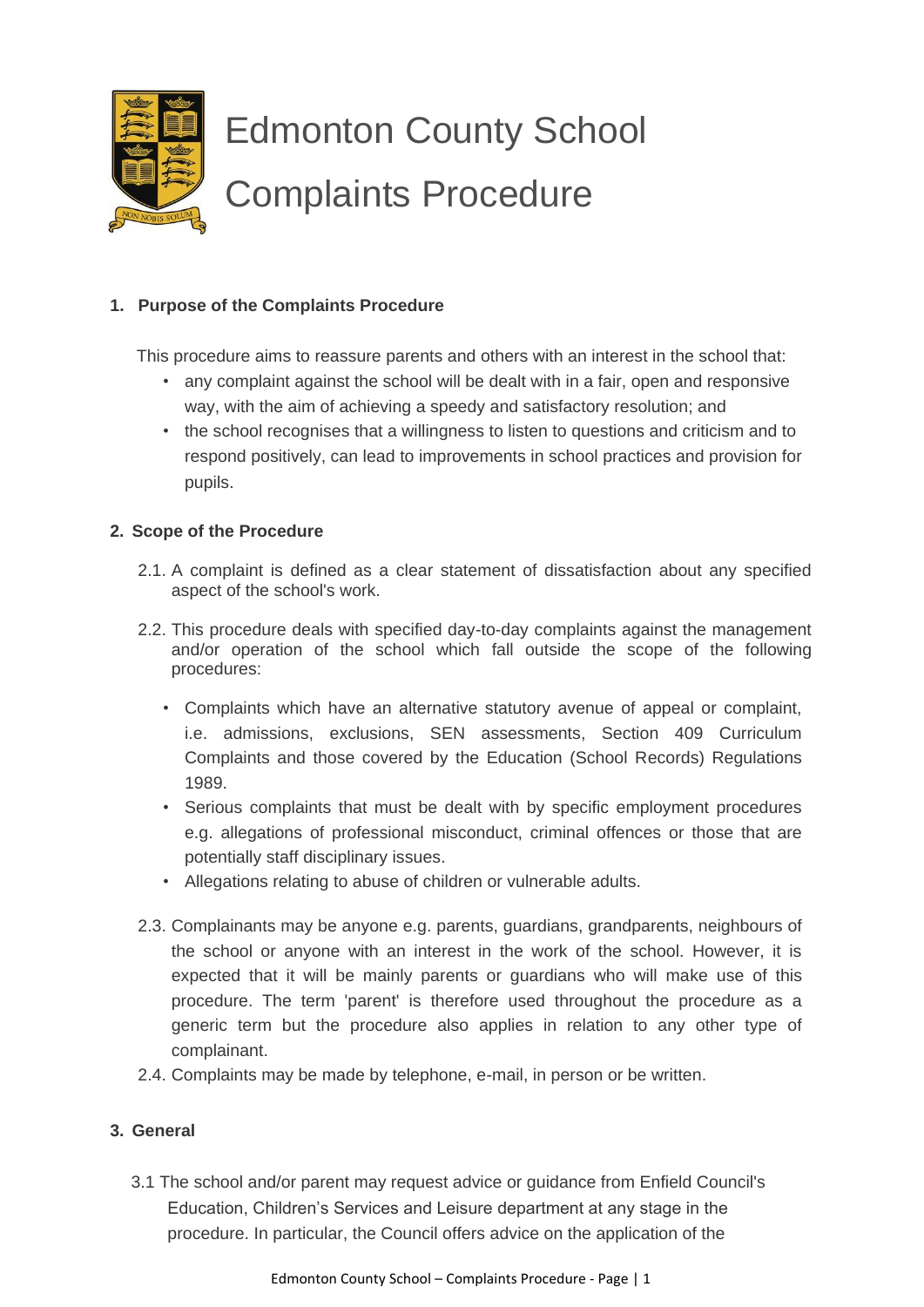procedure in practice at each stage and ensuring the matter is being dealt with appropriately. The Council is not responsible, however, for investigating the complaint or for making decisions on the outcomes.

- 3.2 Records of all conversations and meetings with parents to resolve complaints will be kept. To help prevent recurring complaints, copies of correspondence and notes will be kept on file in the school's records, separately from individual pupil records.
- 3.3 If at any stage in the procedure it becomes apparent that for any reason the complaint falls outside of this general complaints procedure, parents will be informed.
- 3.4 There may be rare occasions when, despite all the stages of the procedure having been followed, a parent remains dissatisfied. If the parent seeks to re-open the same issue, the school reserves the right to inform him/her in writing that the procedure has been exhausted and the matter is closed.

## **4. Stage 1: Informal Stage**

- 4.1 On occasion, a parent may raise a concern directly with school staff informally. At this stage, it may be unclear whether the parent is making a complaint or seeking information or clarification. In any event, the school aims to resolve the concern at this point in a speedy and effective way.
- 4.2 If the concern is not resolved immediately and the parent confirms a complaint, the opportunity to discuss the matter with a member of the Senior Leadership Team will be given. In the case of complaint about a decision or action by the Executive Headteacher, this stage will always be heard directly by the Executive Headteacher her/himself.
- 4.3 The member of staff will discuss the issue with the parent and those involved in school, with the aim of resolving the complaint as soon as possible. The parent will be informed, **within 10 school days of the discussion,** of the outcome of the investigation and what action, if any, the school proposes to take.
- 4.4 The parent will be advised of their right to request that the complaint is considered formally at stage two of this procedure if they are dissatisfied with the response and resolution offered at Stage 1.
- 4.5 If wishing to proceed with the complaint, the parent will be invited to put the complaint in writing to the Executive Headteacher using the form attached at Appendix 1. The form should be sent to the Executive Headteacher **within ten school days of receipt of the Stage 1 response**.

# **5. Stage 2: Referral to the Chair of Governors or Executive Headteacher for further investigation**

- 5.1 Where the complaint has been addressed by the Executive Headteacher at Stage 1, this stage will be heard by the Chair of Governors. Where another staff member has addressed the complaint at Stage 1, this stage will be heard by the Executive Headteacher.
- 5.2 The Chair of Governors or Executive Headteacher will acknowledge the written complaint **within five school days of receipt** and provide an opportunity for the parent to meet with them to discuss the complaint.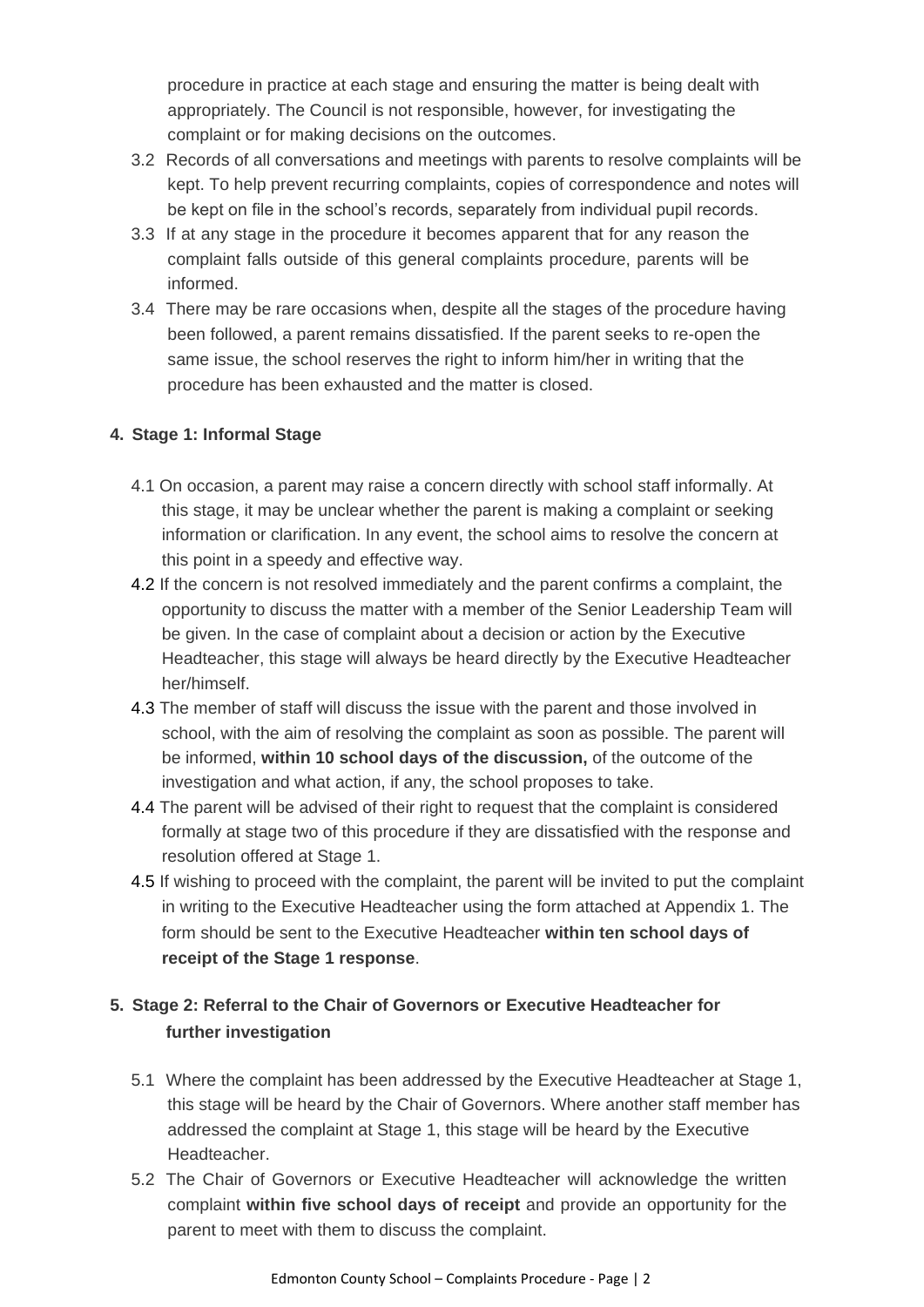- 5.3 The Chair of Governors or Executive Headteacher will investigate the complaint and a written response will normally be made **within ten school days of receipt of the complaint**. If this is not possible, a letter will be sent explaining the reason for the delay and providing a revised target date.
- 5.4 The written response will include full reasons for the conclusions reached by the Chair of Governors or Executive Headteacher and what action, if any, the school proposes to take to resolve the matter.
- 5.5 If the parent still remains dissatisfied, (s)he will be advised that, in order to progress the complaint further at Stage 3, (s)he must notify the Clerk to the Governing Body in writing **within ten school days of receipt of the Stage 2 response**, setting out what issues are outstanding and what outcome (s)he is hoping for.
- 5.6 The Clerk will then ensure that the parent is offered the opportunity of taking the complaint to the Governors' Complaints Panel at Stage 3 of this Procedure.

### **6. Stage 3: Review by the Governors' Complaints Panel**

- 6.1 Complaints only rarely reach this level. However, when the need arises, the Governors' Complaints Panel (GCP), established according to the suggested composition detailed in Appendix 2 attached, will consider complaints at this stage.
- 6.2 A written acknowledgement of the complaint and the request for it to be heard at Stage 3 of the Procedure will be sent to the parent by the Clerk to the Governors within **five school days of receipt**.

The letter will inform the parent that the complaint will be heard by the GCP **within twenty school days of receiving the complaint**. It will also inform the parent of the right to submit any further documents other than the complaint form and that these must be made available to the Clerk to the Governors within **five school days of receipt of the acknowledgement letter**. The right to call witnesses to the meeting, subject to the approval of the Chair of the GCP, and the right of the parent to be accompanied by a companion of her/his choice, will also be explained in the letter.

- 6.3 The Clerk to the Governors will send a copy of the letter of acknowledgement of the complaint to the Chair of Governors and/or Executive Headteacher and request a written report in response to the complaint to the GCP **within five school days of receipt of the letter**. The right to call witnesses, subject to the approval of the Chair, will also be explained.
- 6.4 The Clerk to the Governors will then convene a GCP meeting, having consulted with all parties on convenient times. The date, time and venue for the meeting will then be confirmed at least **five school days in advance of the meeting**.
- 6.5 The names of all parties and witnesses (if any) to attend the meeting and all relevant documents to be referred to at the meeting will also be provided by the Chair of the GCP to:
	- The parent;
	- The Chair of Governors and/or Executive Headteacher; • The Chair or **buyoned**<br>• Each panel member.
	-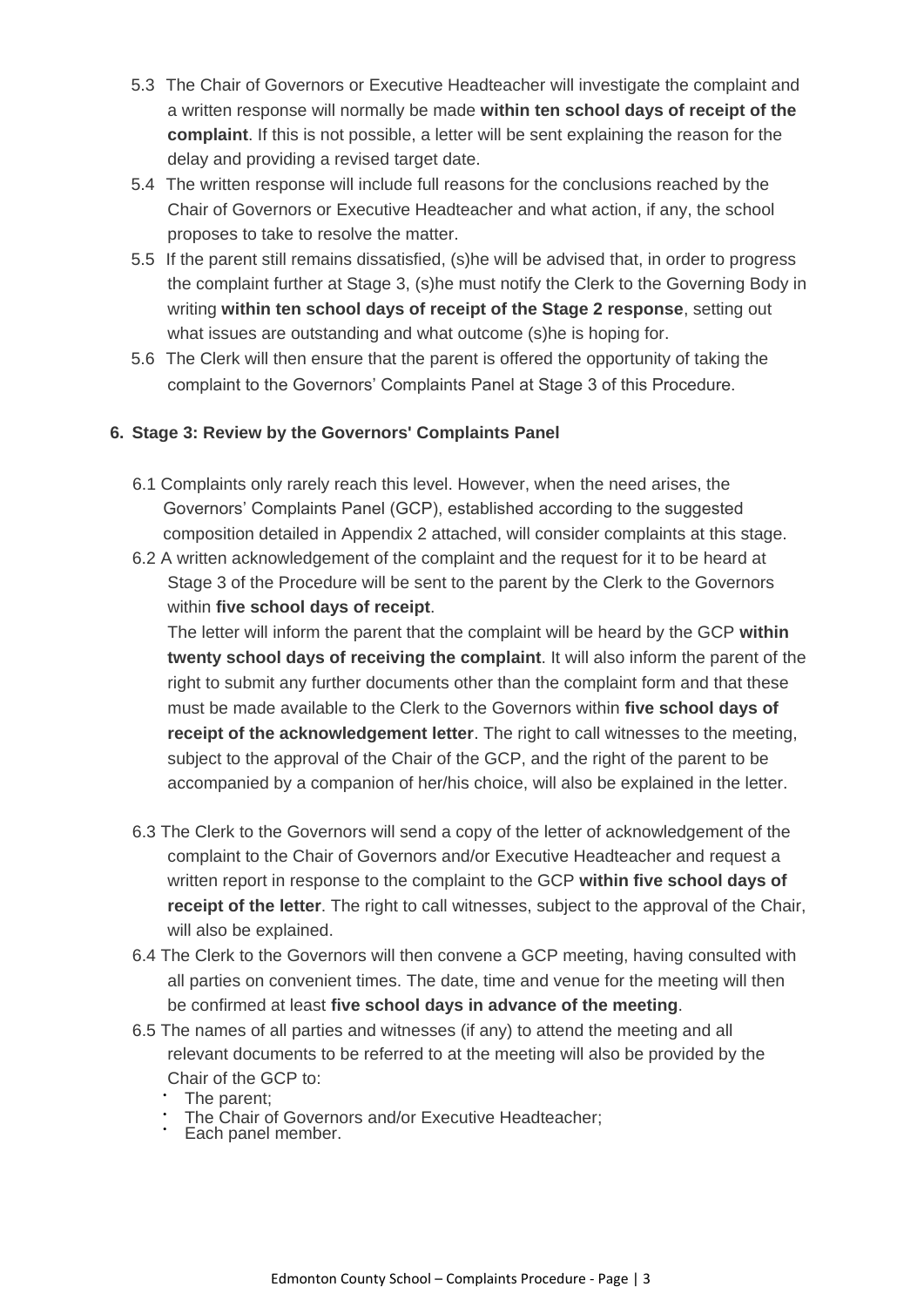This will be provided as soon as possible and, in any event, **at least five school days prior to the meeting.**

- 6.6 The meeting will be held following the procedures for hearing a complaint detailed in Appendix 3.
- 6.7 A written decision will be sent to both the parent and the Chair of Governors and/or Executive Headteacher by the Chair of the GCP **within ten school days of the hearing**.
- 6.8 The letter will explain that the decision of the Governors' Complaints Panel represents the end of the school's complaint procedure and what options remain open to the parent if they remain dissatisfied.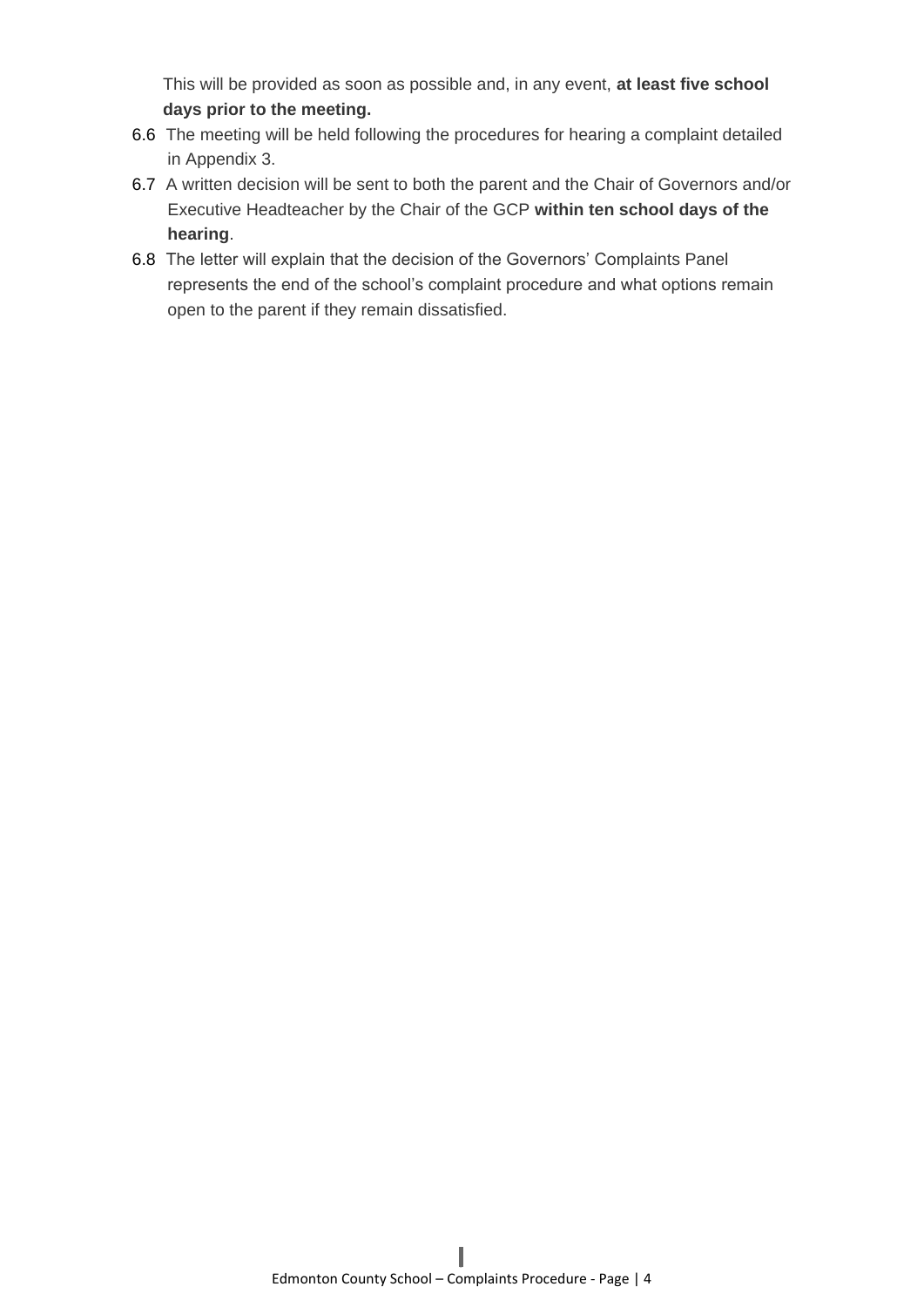# **Appendix 1 Complaint Form (Stage 2 and/or Stage 3)**

Child's Name (to whom issue relates)

------------------------------------------------------------------------------------------------------------------

Class/ Form/ Tutor Group

------------------------------------------------------------------------------------------------------------------

Parent/Guardian

------------------------------------------------------------------------------------------------------------------

Contact details (including mobile telephone no. if appropriate)

------------------------------------------------------------------------------------------------------------------

#### **Details of Complaint**:

(Please be as specific as possible e.g. giving dates, who was involved and where etc.) Please attach a continuation sheet/additional information if you wish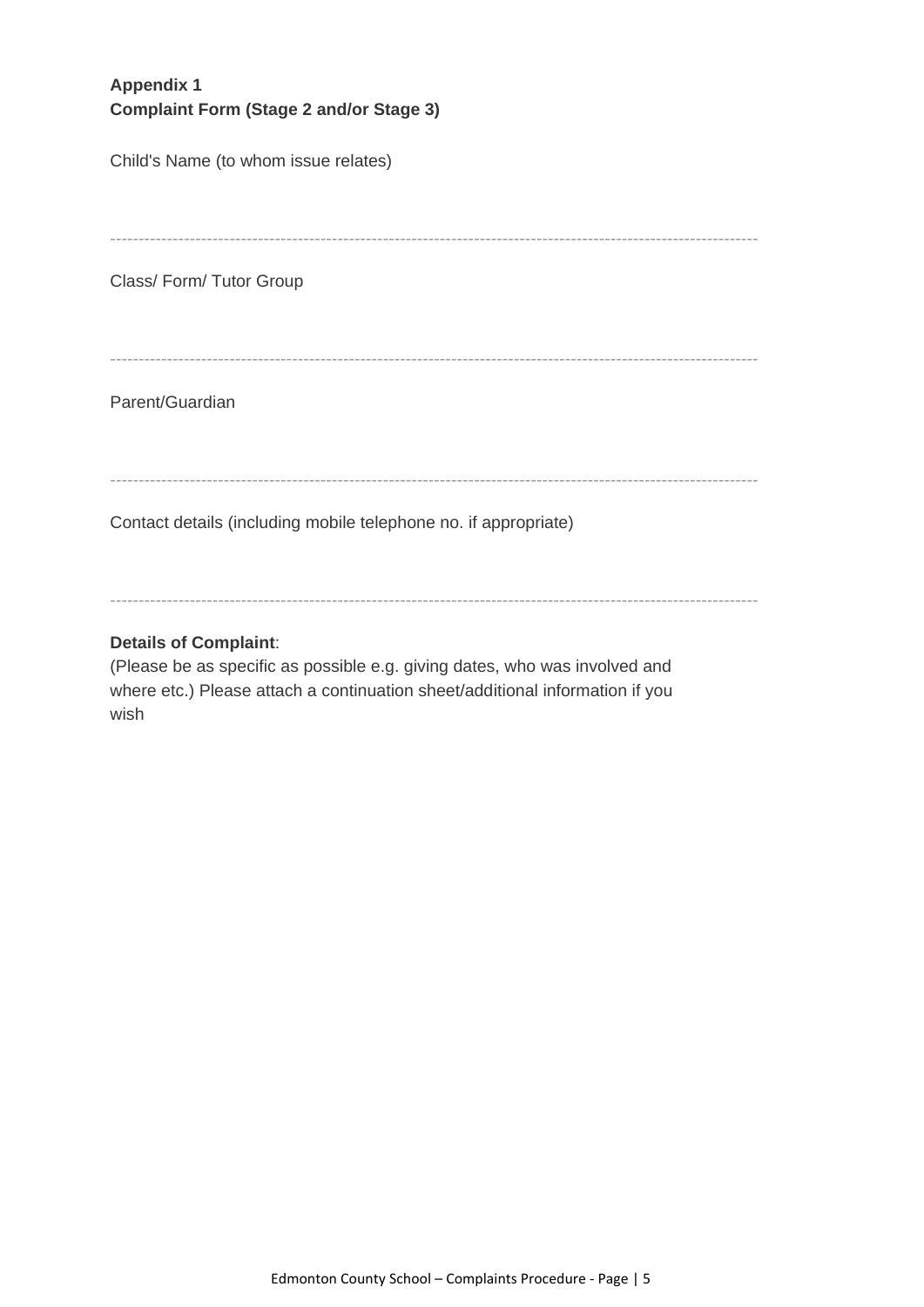What would you like to see done to resolve your complaint and bring the matter to an acceptable close for yourself and the school?

Signed --------------------------------------------------

Date --------------------------------------------------

Please return the completed form to the **Chair of Governors or Executive Headteacher** at the school.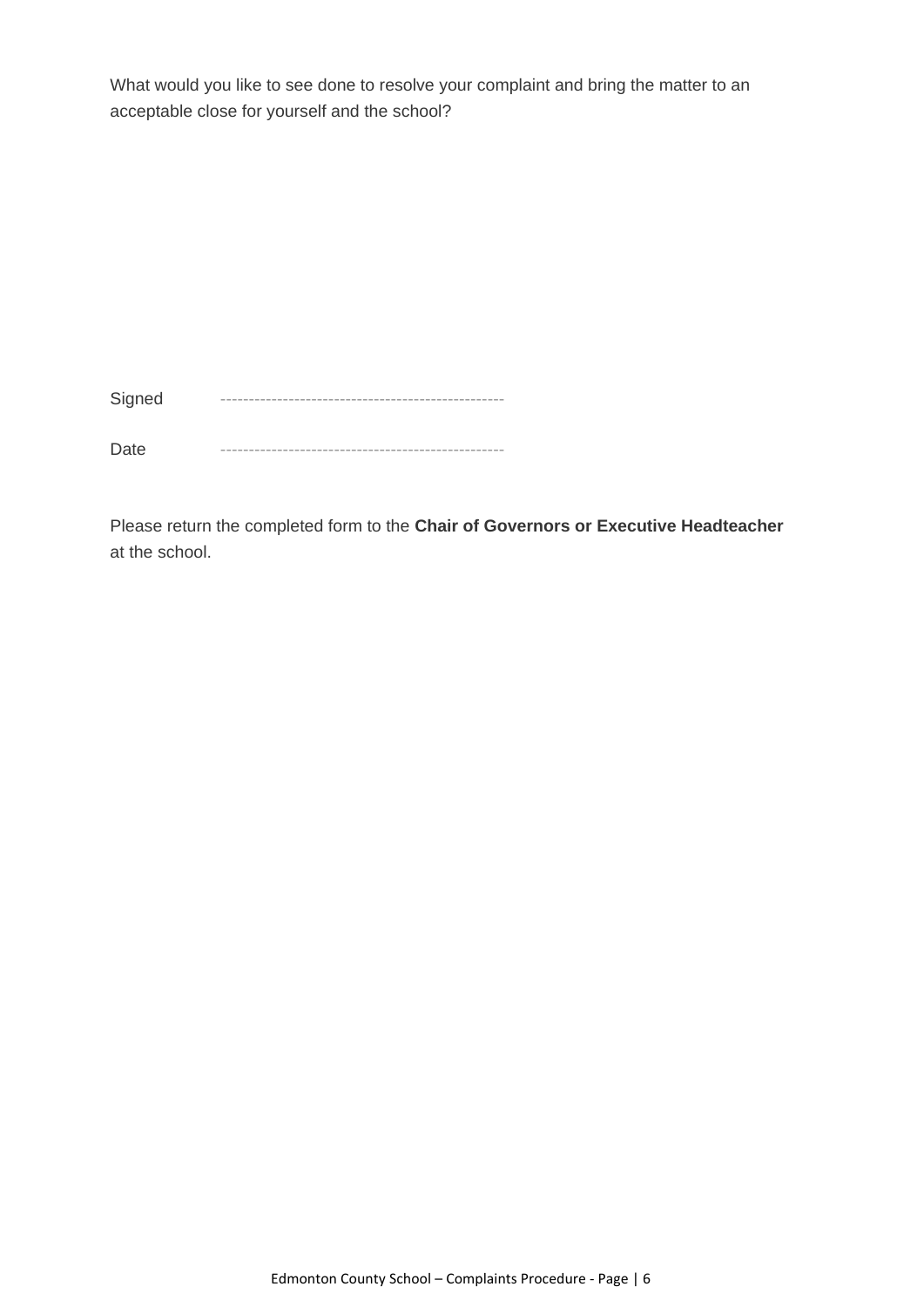## **Appendix 2**

#### **Composition of the Governors' Complaints Panel**

The Governors' Complaints Panel (GCP) should consist of three members of the Governing Body. A Chair of the GCP should also be appointed.

The Governing Body may decide to appoint the three members annually, together with three reserves, designated in the order in which they would be called upon to stand in order to ensure that three governors will be available to meet within the timescales. The Governing Body may wish to consider the advantages of having a parent governor as a member of the panel.

No member of the GCP should have had prior involvement with the complaint. As the Chair of the Governing Body may be involved at an earlier stage in the procedure (particularly where the complaint is about the Executive Headteacher) it may be wise not to include the Chair as a member of the GCP to avoid any possible reference to the Chair being "tainted".

It is not considered appropriate for the Executive Headteacher to be a member of the GCP. The role of the Executive Headteacher would be to attend the panel hearing to give evidence and s/he may choose to invite staff directly involved in matters raised by the complainant (subject to the approval of the Chair of the GCP).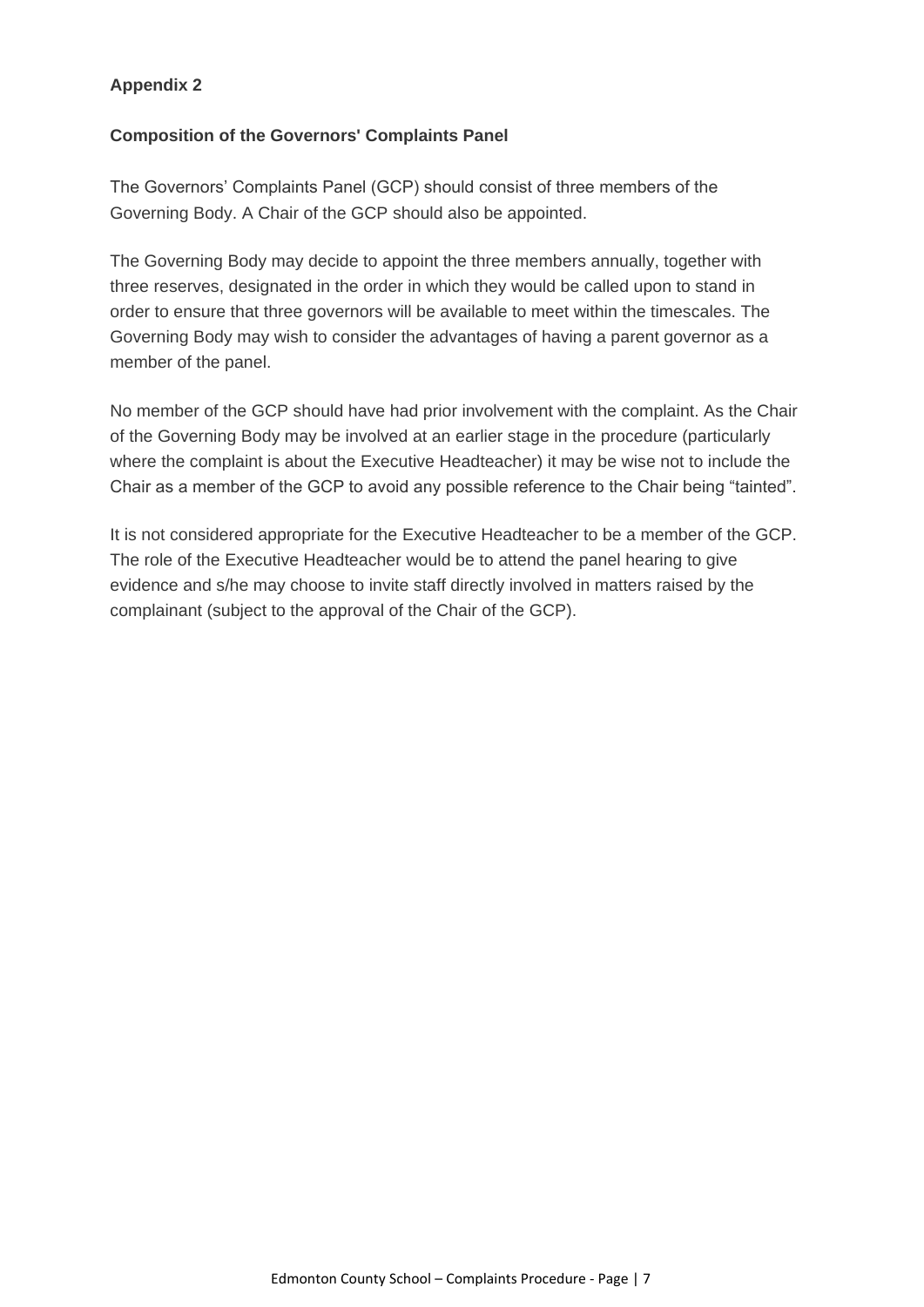# **Appendix 3 Governors' Complaints Panel Procedures for Hearing the Complaint**

#### **Introduction**

The aim of the meeting is to resolve the complaint and achieve a reconciliation between the school and the parent.

The Chair of the Governors' Complaints Panel (GCP) will ensure that the meeting is properly minuted.

Although the meeting will follow the structured order below, given potential sensitivities and anxieties, the Chair will endeavour to ensure that the proceedings are as informal as possible and that all parties are put at their ease.

The introduction of new information or witnesses, previously not notified to all parties, would be reason to adjourn the meeting so that everyone has time to consider and respond to the new information.

#### **Order of the meeting**

- 1. The Chair welcomes the parent and his/her companion and the Executive Headteacher and the Chair of Governors (where the complaint has been addressed by the Chair of Governors at stage 2) and introduces the GCP.
- 2. The Chair explains the purpose of the meeting, the procedure, and that all written evidence has been made available to all parties.
- 3. The parent/companion explains the complaint, calling in witnesses if appropriate.
- 4. The GCP may question the parent/companion and witnesses.
- 5. The Executive Headteacher/Chair of Governors present a response to the complaint, including action taken to address the complaint at stage 1 and 2 of the procedure and calling witnesses, if appropriate.
- 6. The GCP may question the Executive Headteacher/Chair of Governors.
- 7. The Executive Headteacher, together with the Chair of Governors, where applicable, is invited make a final statement.
- 8. The parent/companion is invited make a final statement.